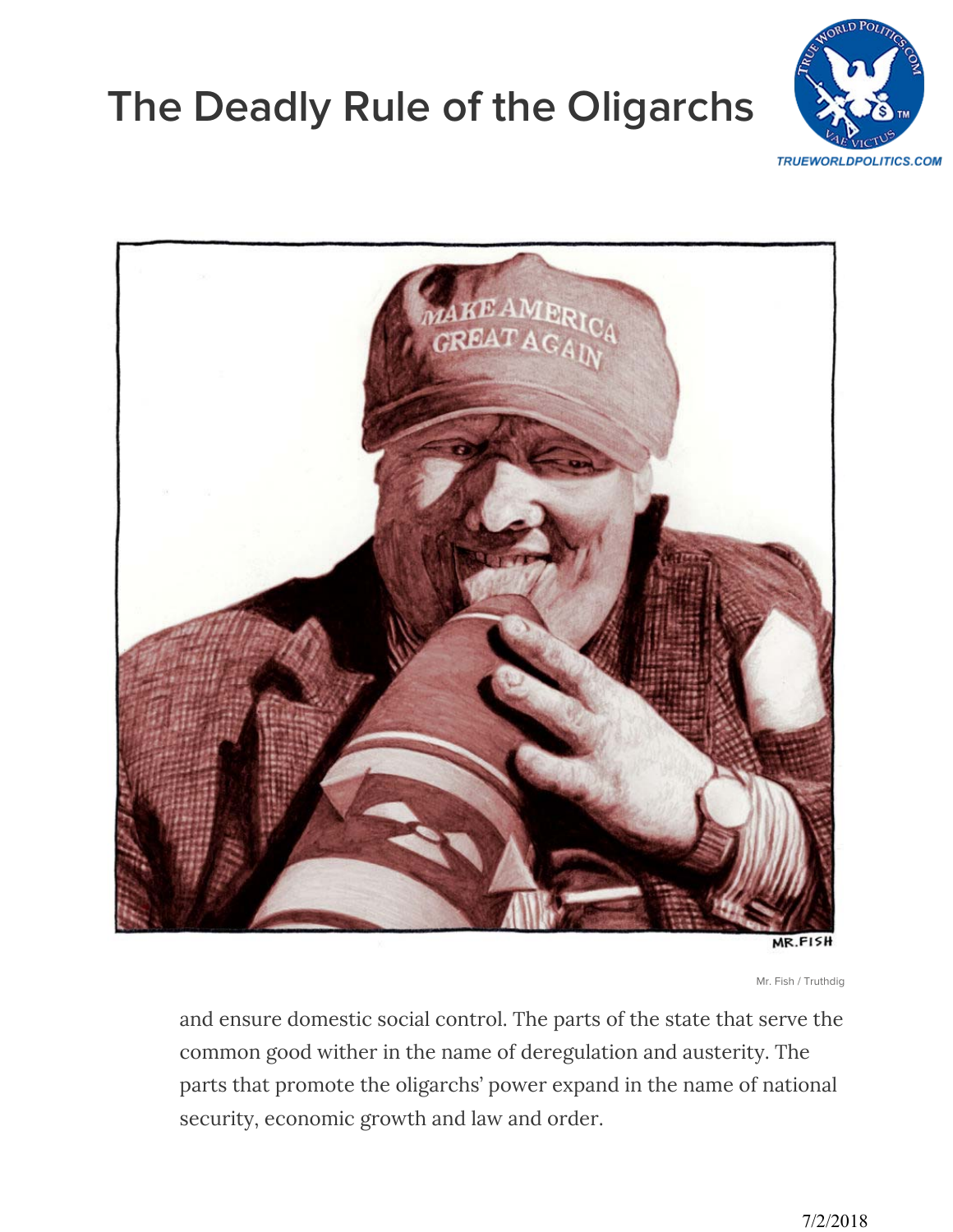elections. They use gerrymandering and campaign contributions to make sure other oligarchs are elected over and over to office. Many run unopposed.

Oligarchs look at regulations to protect the environment or the safety of workers as impediments to profit and abolish them. Oligarchs move industries to Mexico or China to increase their wealth while impoverishing American workers and leaving U.S. cities in ruins. Oligarchs are philistines. They are deaf, dumb and blind to great works of art, reveling in tawdry spectacles, patriotic kitsch and mindless entertainment. They despise artists and intellectuals who promote virtues and self-criticism that conflict with the lust for power, celebrity and wealth. Oligarchs always unleash wars on culture, attacking it as elitist, irrelevant and immoral and cutting its funding. All social services and institutions, such as public housing programs, public parks, meals for the elderly, infrastructure projects, welfare and Social Security, are viewed by oligarchs as a waste of money. These services are gutted or turned over to fellow oligarchs, who harvest them for profit until they are destroyed.

Oligarchs, who do not serve in the military and who ensure their children do not serve in the military, pretend to be great patriots. They attack those who oppose them as anti-American, traitors or agents for a foreign power. They use the language of patriotism to stoke hatred against their critics and to justify their crimes. They see the world in black and white—those who are loyal to them and those who are the enemy. They extent this stunted belief system to foreign affairs. Diplomacy is abandoned for the crude threats and indiscriminate use of force that are the preferred forms of communication of all despots.

There is little dispute that we live in an oligarchic state. The wealthiest 1 percent of America's families control 40 percent of the nation's wealth,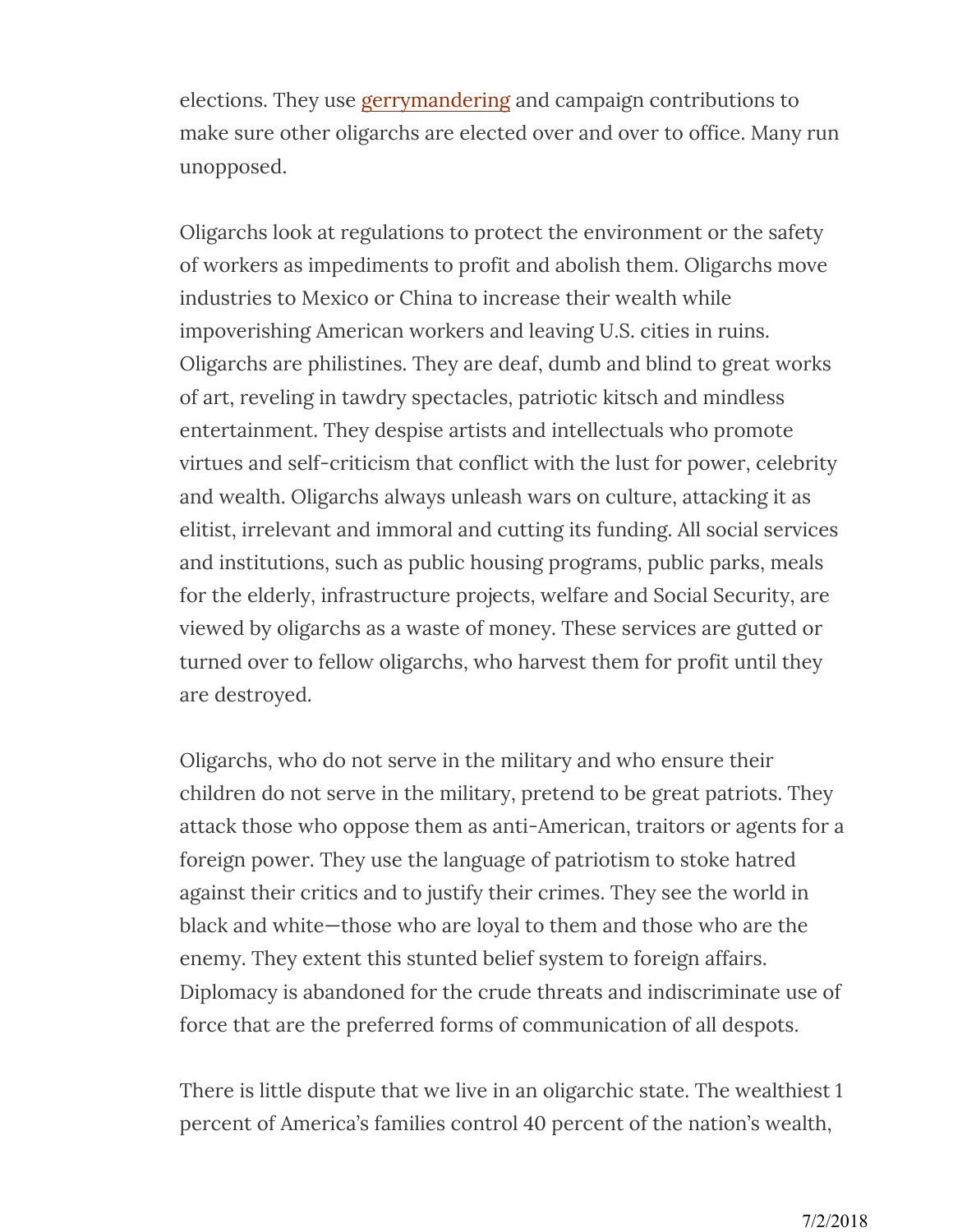a statistic similar to what is seen globally: The wealthiest 1 percent of the world's population owns more than half of the world's wealth. This wealth translates into political power. The political scientists Martin Gilens of Princeton and Benjamin Page of Northwestern, after examining differences in public opinion across income groups on a wide variety of issues, concluded, "In the United States, our findings indicate, the majority does not rule—at least not in the causal sense of actually determining policy outcomes. When a majority of citizens disagrees with economic elites and/or with organized interests, they generally lose. Moreover … even when fairly large majorities of Americans favor policy change, they generally do not get it."

Oligarchs accelerate social, political, cultural and economic collapse. The unchecked plunder leads to systems breakdown. The refusal to protect natural resources, or the economic engines that sustain the state, means that poverty becomes the norm and the natural world becomes a toxic wasteland. Basic institutions no longer work. Infrastructure is no longer reliable. Water, air and soil are poisoned. The population is left uneducated, untrained, impoverished, oppressed by organs of internal security and beset by despair. The state eventually goes bankrupt. Oligarchs respond to this steady deterioration by forcing workers to do more for less and launching self-destructive wars in the vain attempt to restore a lost golden age. They also insist, no matter how bad it gets, on maintaining their opulent and hedonistic lifestyles. They further tax the resources of the state, the ecosystem and the population with suicidal demands. They flee from the looming chaos into their gated compounds, modern versions of Versailles or the Forbidden City. They lose touch with reality. In the end, they are overthrown or destroy the state itself. There is no institution left in America that can be called democratic, and thus there is no internal mechanism to prevent a descent into barbarity.